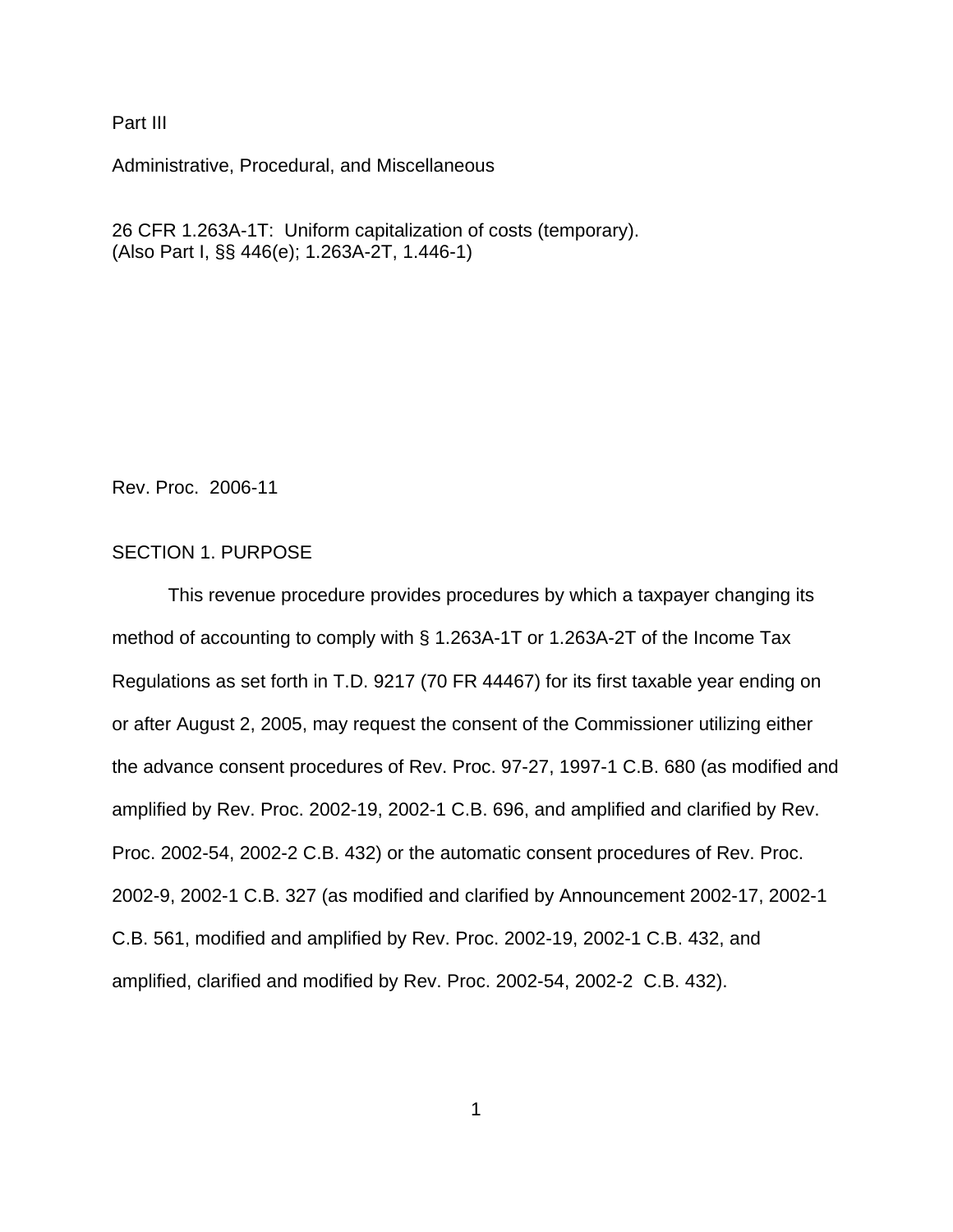#### SECTION 2. BACKGROUND

 .01 Under §§ 446(e) and 1.446-1(e), a taxpayer generally must secure the consent of the Commissioner before changing a method of accounting for federal income tax purposes. To obtain the Commissioner's consent to a change in method, § 1.446-1(e)(3)(i) generally requires a taxpayer to file Form 3115, Application for Change in Accounting Method, during the taxable year in which the taxpayer desires to make the proposed change. Section 1.446-1(e)(3)(ii) authorizes the Commissioner to prescribe administrative procedures that provide the terms and conditions necessary for a taxpayer to obtain consent to change a method of accounting. The terms and conditions the Commissioner may prescribe include whether the change is to be made with a § 481(a) adjustment, and if so, the § 481(a) adjustment period, or on a cut-off basis.

.02 Section 481(c) and §§ 1.446-1(e)(3)(ii) and 1.481-4 provide that the adjustment required by § 481(a) may be taken into account in determining taxable income in the manner and subject to the conditions agreed to by the Commissioner and the taxpayer.

.03 This revenue procedure applies only for a taxpayer's first taxable year ending on or after August 2, 2005, for a change in method of accounting to comply with § 1.263A-1T or 1.263A-2T. A change in method of accounting under this revenue procedure requires a  $\S$  481(a) adjustment, and the  $\S$  481(a) adjustment period is two taxable years for a net positive adjustment. It is expected that this two-year adjustment period for a net positive § 481(a) adjustment will apply to changes in methods of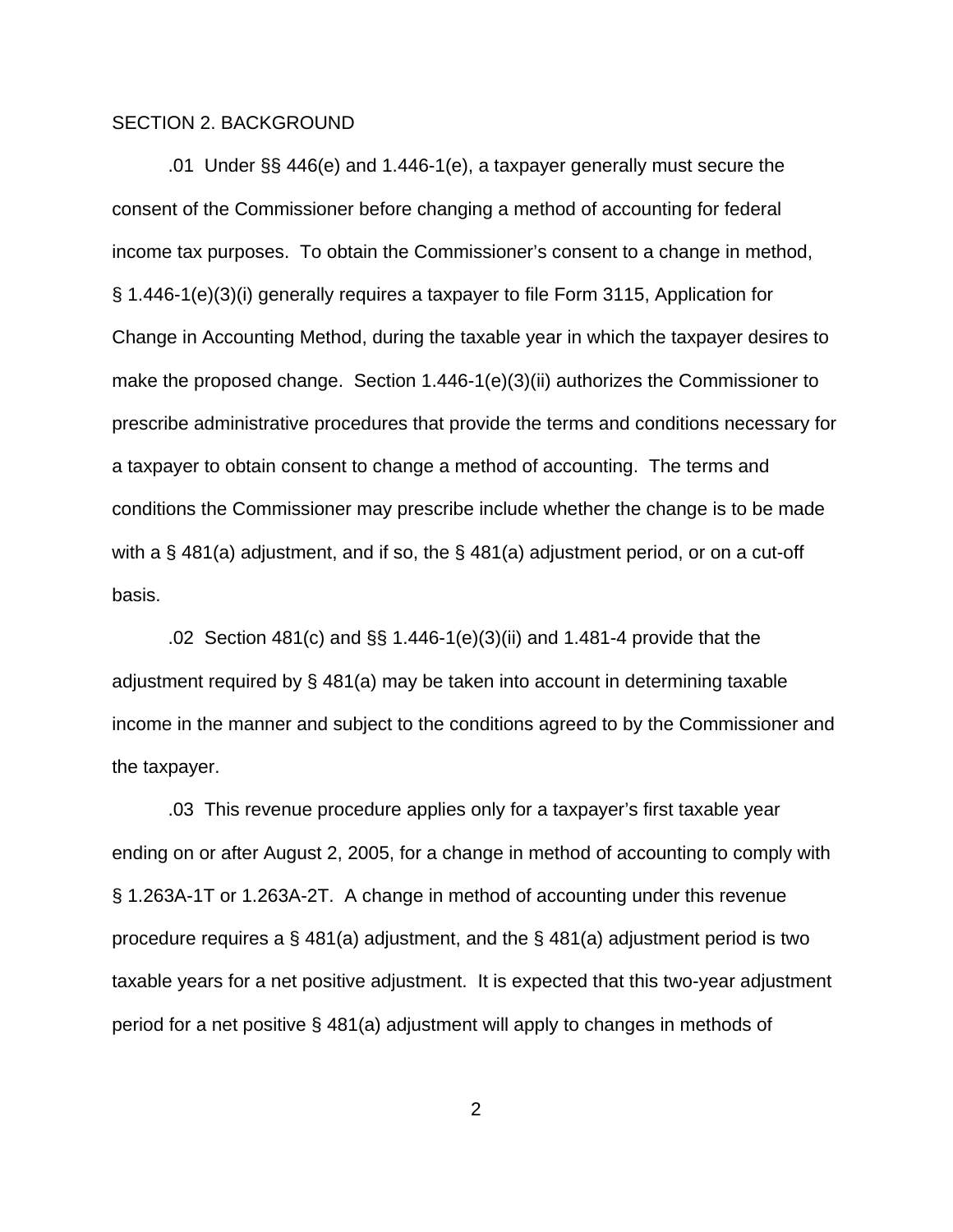accounting made in future years to comply with the rules in §§ 1.263A-1T and 1.263A-2T, and the successor final regulations.

.04 Rev. Proc. 97-27 provides the general procedures under §§ 446(e) and 1.446-1(e) for obtaining the consent of the Commissioner to change a method of accounting for federal income tax purposes. Except as specifically provided in section 4.02 of Rev. Proc. 97-27 or other published guidance, Rev. Proc. 97-27 applies to all taxpayers requesting the Commissioner's consent to change a method of accounting for federal income tax purposes. *See* Rev. Proc. 97-27, sections 1.01 and 4.01.

.05 Section 4.02(1) of Rev. Proc. 97-27 provides that Rev. Proc. 97-27 does not apply if the change in method of accounting is required to be made pursuant to a published automatic change procedure.

.06 Rev. Proc. 2002-9 provides procedures under §§ 446(e) and 1.446-1(e) for obtaining the automatic consent of the Commissioner to change certain methods of accounting for federal income tax purposes. Specifically, Rev. Proc. 2002-9 applies to a taxpayer requesting the Commissioner's consent to change to a method of accounting described in the APPENDIX of such revenue procedure. Rev. Proc. 2002-9 is the exclusive procedure for a taxpayer within its scope to obtain the Commissioner's consent. *See* Rev. Proc. 2002-9, sections 1 and 4.01.

.07 T.D. 9217 contains final and temporary regulations relating to the capitalization of costs under the simplified service cost method provided by § 1.263A-1(h) and the simplified production method provided by § 1.263A-2(b). Specifically, the regulations under § 1.263A-1T and § 1.263A-2T clarify what property qualifies as self-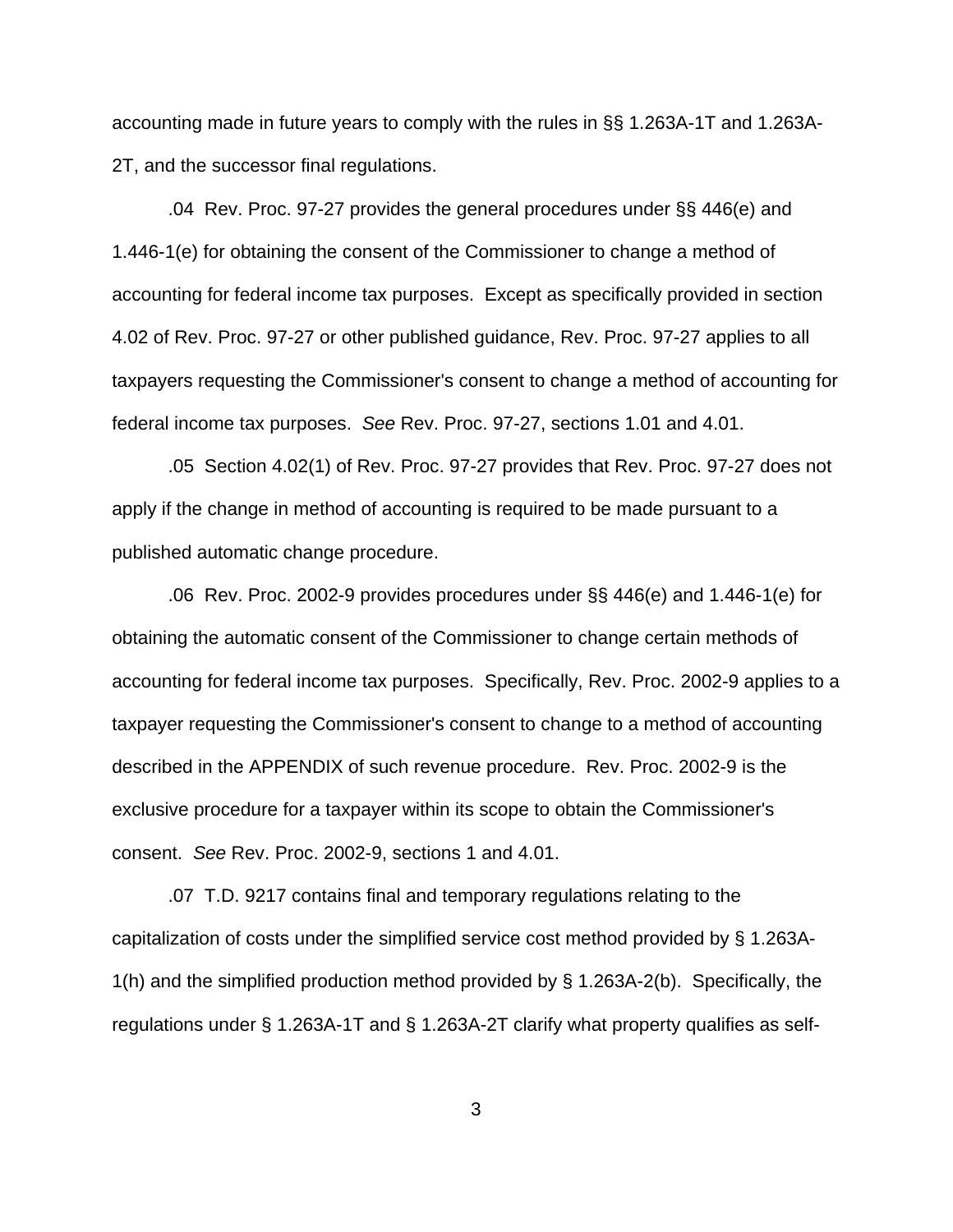constructed assets produced on a routine and repetitive basis for purposes of the simplified service cost method or the simplified production method, respectively.

.08 Section 1.263A-1T(k)(1) provides that a change in a taxpayer's treatment of mixed service costs to comply with § 1.263A-1T is a change in method of accounting to which the provisions of §§ 446 and 481 and the regulations thereunder apply. Section 1.263A-1T(k)(1) further provides that for a taxpayer's first taxable year ending on or after August 2, 2005, the taxpayer is granted the consent of the Commissioner to change its method of accounting to comply with § 1.263A-1T, provided the taxpayer follows the administrative procedures issued under  $\S$  1.446-1(e)(3)(ii), as modified by § 1.263A-1T(k)(2) through (4), for obtaining the Commissioner's automatic consent to a change in accounting method.

.09 Section 1.263A-2T(e)(1) provides that a change in a taxpayer's treatment of additional § 263A costs to comply with § 1.263A-2T is a change in method of accounting to which the provisions of §§ 446 and 481 and the regulations thereunder apply. Section 1.263A-2T(e)(1) further provides that for a taxpayer's first taxable year ending on or after August 2, 2005, the taxpayer is granted the consent of the Commissioner to change its method of accounting to comply with § 1.263A-2T, provided the taxpayer follows the administrative procedures issued under  $\S$  1.446-1(e)(3)(ii), as modified by § 1.263A-2T(e)(2) through (4), for obtaining the Commissioner's automatic consent to a change in accounting method.

.10 Pursuant to the foregoing provisions, a taxpayer changing its method of accounting to comply with § 1.263A-1T or 1.263A-2T as set forth in T.D. 9217 for its first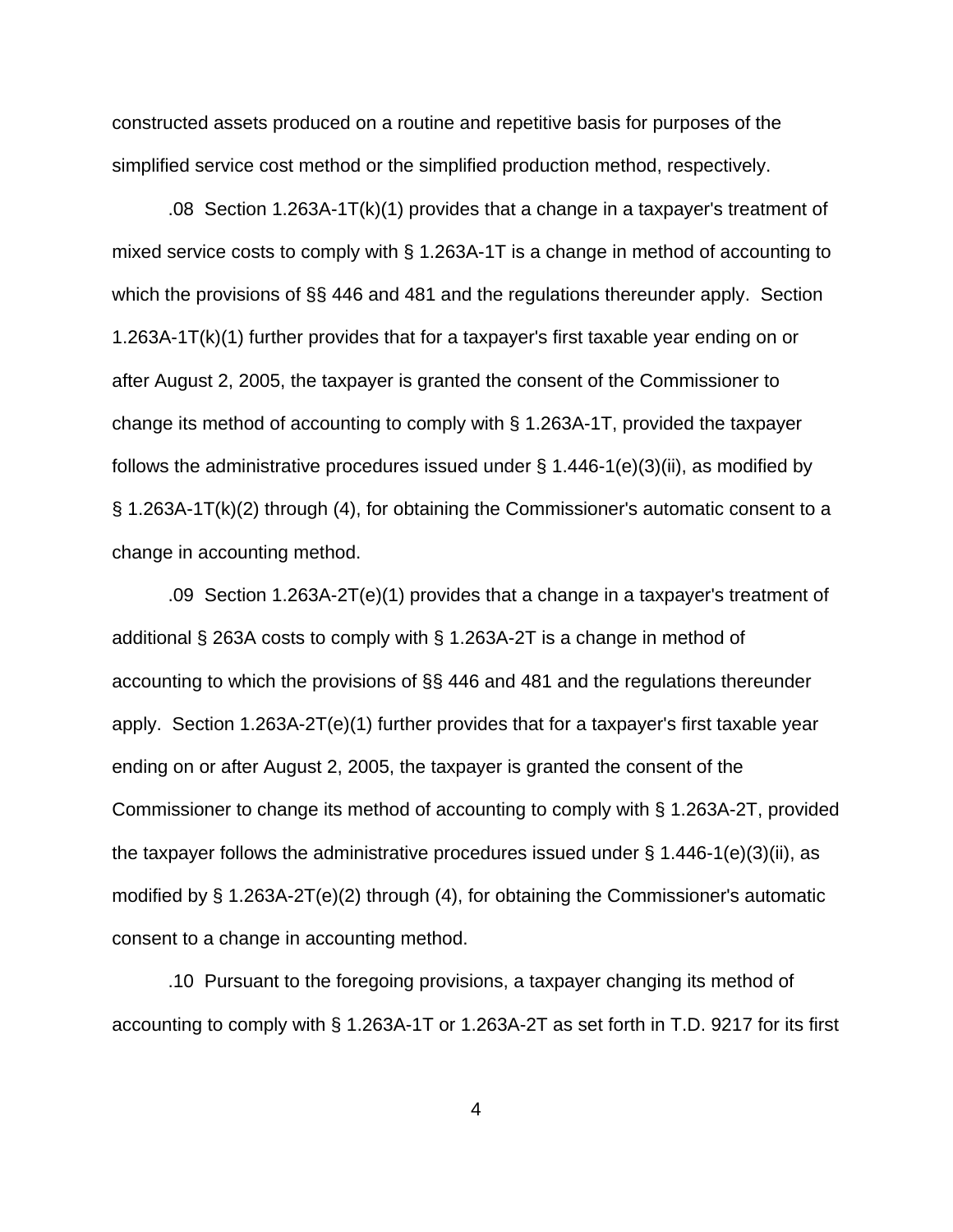taxable year ending on or after August 2, 2005, is required to use the automatic consent procedures of Rev. Proc. 2002-9 (as modified by § 1.263A-1T(k) or 1.263A-2T(e), whichever is applicable) to obtain the consent of the Commissioner to change its method of accounting. Some taxpayers contemplating such accounting method changes are uncertain whether their proposed methods of accounting will comply with the regulations under § 263A, and have requested that the Internal Revenue Service allow for advance review of their requested accounting methods.

.11 The Service has determined that it is in the best interest of sound tax administration to allow taxpayers changing their methods of accounting to comply with § 1.263A-1T or 1.263A-2T for their first taxable years ending on or after August 2, 2005, to utilize either the advance consent procedures of Rev. Proc. 97-27 or the automatic consent procedures of Rev. Proc. 2002-9. Therefore, when §§ 1.263A-1T and 1.263A-2T are issued as final regulations, the final regulations will allow taxpayers to use the advance consent procedures for their first taxable year ending on or after August 2, 2005. This revenue procedure is being issued in advance of the final regulations and the rules provided herein are consistent with the rules that will be provided in the final regulations.

#### SECTION 3. SCOPE

 This revenue procedure applies to any taxpayer seeking to change its method of accounting for mixed service costs to comply with § 1.263A-1T for its first taxable year ending on or after August 2, 2005, and to any taxpayer seeking to change its method of accounting for additional § 263A costs to comply with § 1.263A-2T for its first taxable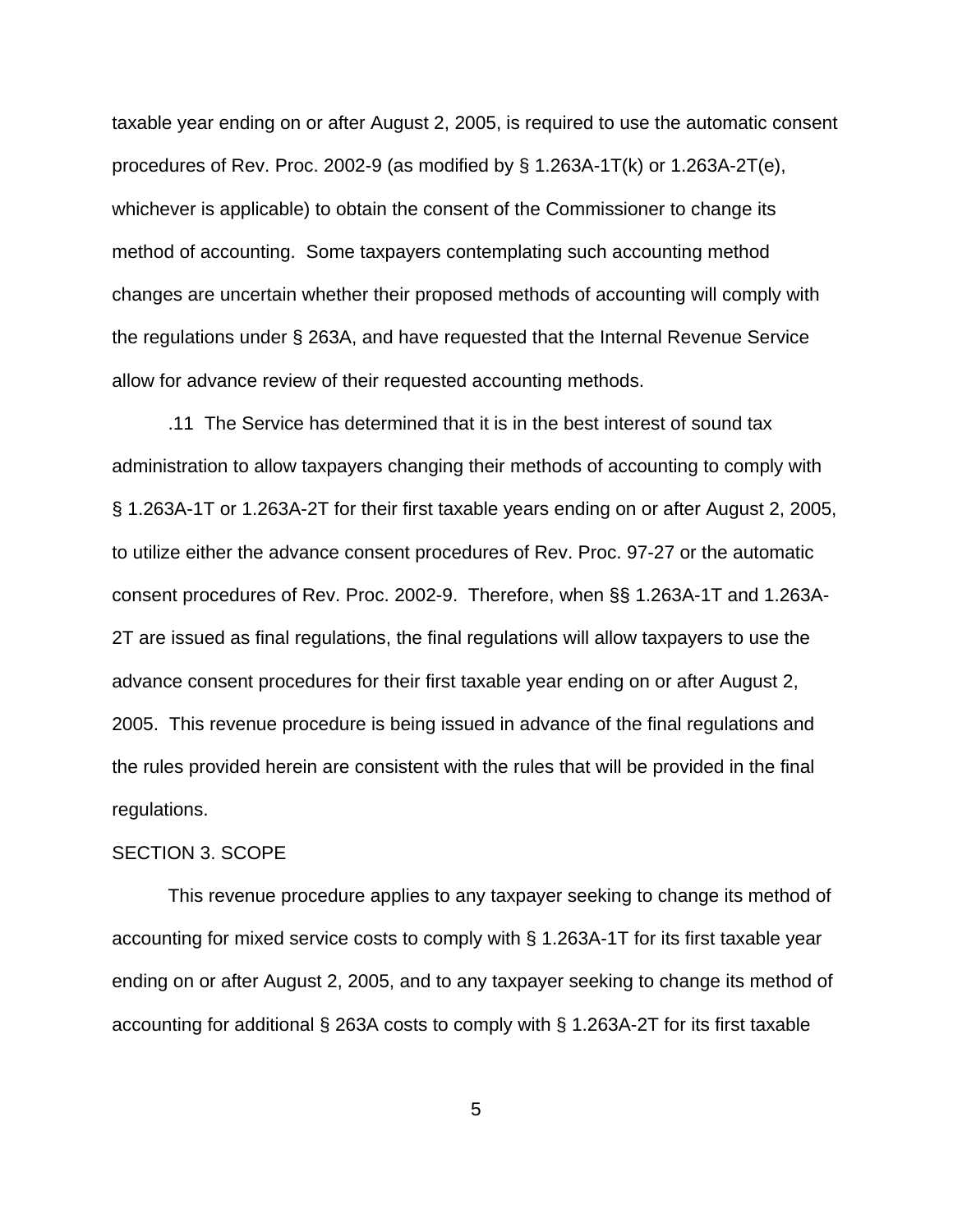year ending on or after August 2, 2005.

### SECTION 4. APPLICATION

.01 The provisions of section 4.02(1) of Rev. Proc. 97-27 and section 4.01 of Rev. Proc. 2002-9 that preclude a taxpayer from requesting the Commissioner's advance consent to change a method of accounting that is required to be made pursuant to a published automatic change procedure shall not apply to changes in method of accounting to comply with § 1.263A-1T or 1.263A-2T for a taxpayer's first taxable year ending on or after August 2, 2005. Accordingly, a taxpayer within the scope of this revenue procedure may utilize either the advance consent procedures of Rev. Proc. 97-27 or the automatic consent procedures of Rev. Proc. 2002-9 to obtain the consent of the Commissioner to make such changes.

.02 The following provisions shall apply to a taxpayer within the scope of this revenue procedure that requests the consent of the Commissioner under Rev. Proc. 97- 27 to change its method of accounting to comply with § 1.263A-1T or 1.263A-2T for its first taxable year ending on or after August 2, 2005:

(1) Notwithstanding the provisions of  $\S$  1.446-1(e)(3)(i) and section 5.01(1)(a) of Rev. Proc. 97-27, a taxpayer may submit a Form 3115 on or before January 31, 2006, or the date that is 30 days after the end of the taxpayer's taxable year for which the change is requested, whichever is later;

 (2) The provisions of section 4.02 of Rev. Proc. 97-27 that otherwise would prevent certain taxpayers under examination, before appeals or before a federal court from requesting the Commissioner's advance consent to change a method of